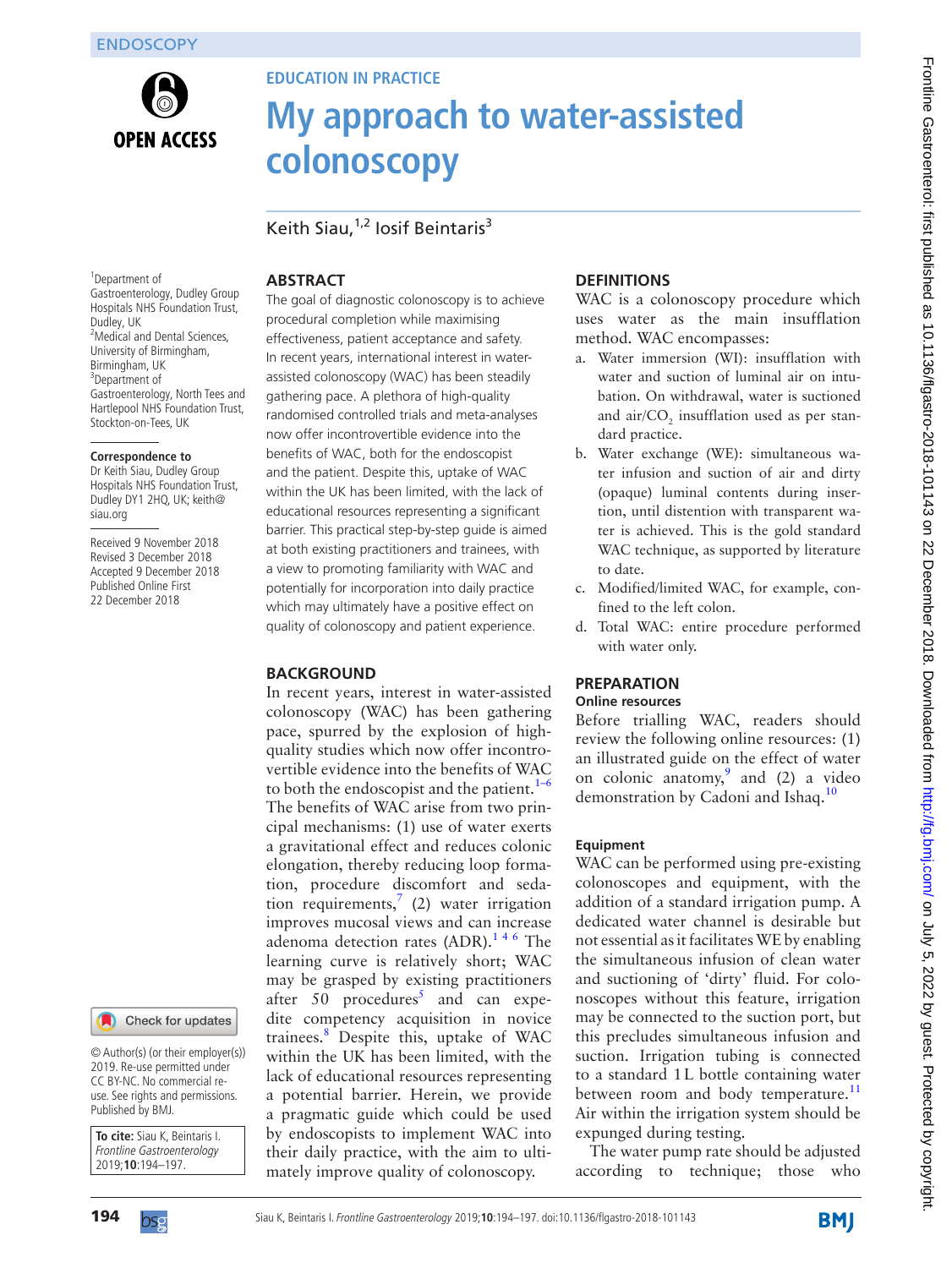perform simultaneous infusion and suction should maximise infusion rates to deliver net positive water balance.

Attachment of a distal transparent cap may reduce caecal intubation times by minimising mucosal suctioning and red-outs, $12$  but can also reduce field of view. Other attachments, for example, Endocuff, have not been studied in WAC.

For beginners, we recommend switching off  $CO<sub>2</sub>$ once endoscope function is checked. Subconscious or overzealous  $\mathrm{CO}_2$  insufflation can obviate the benefits of WAC in loop/angulation formation and cause discomfort.

## **Consent**

Eighty per cent of our WAC procedures are performed unsedated with or without the use of nitrous oxide. The technique does not confer additional procedural risk. Patients should be consented for a standard colonoscopy. For uncomplicated patients desiring sedation, we discuss the benefits of unsedated WAC. Most patients do agree to forgo sedation, with 95% of patients willing to undergo repeat unsedated WAC after the procedure.<sup>[4](#page-3-7)</sup>

## **Planning**

Standard preprocedural preparations apply, including review of indications, contraindications and previous endoscopic or radiological investigations. Enquiring about compliance and efficacy of bowel preparation may indicate whether WE/colonoscopy is feasible. Preprocedure checklists reduce error rates and should be completed. As with all endoscopic procedures, background music may help.<sup>13</sup>

## **Positioning**

Starting the procedure in the left lateral position is beneficial as the gravitational effect of infused water pools in the sigmoid–descending colon and tends to straighten the rectosigmoid junction.<sup>[7](#page-3-0)</sup> Line the bed with disposable waterproof pads in case of water leakage. Ergonomically, it is optimal to position the foot pump to the left of the endoscopist. It is advisable to assign one foot for the foot pump (eg, left foot) and the other for diathermy pedals. The bed should be positioned at waist height and the monitor within optimal distance.<sup>[14](#page-3-9)</sup>

#### **Insertion General principles**

Prior to insertion, apply ample lubrication to the anal canal and colonoscope. Advance the colonoscope approximately 2-3cm through the rectal ampulla, as water insufflation distal to this can lead to anal leakage. Position the colonoscope tip centrally within the lumen and gently infuse water. Pause to assess the quality of bowel preparation. WE should be first line: infuse water, either in pulses (IB) or continuously (KS)

and apply concomitant suction to clear gas pockets and opaque water until a clear view is obtained. Direct the water jet to wash off coated mucosa. If visibility is poor despite patience with initiating WE (20–30s), switch to WI or  $\mathrm{CO}_2$  insufflation (if solid stools) until mucosal views improve.

Suctioning is an important skill and should be applied to pockets of air and residual stool (WE). Beginners may be frustrated with inadvertent suctioning of the mucosa. This can be minimised by slightly deflecting the tip to the 11 o'clock position (opposite the typical five o'clock position of the suction channel) before suctioning,  $\frac{10}{10}$  or by using a cap.

Advance the colonoscope gently while applying principles of loop prevention, that is, frequent withdrawals with to-and-fro motions to keep the colonoscope straight, avoid excessive tip angulation, apply torque and ensure one-to-one movement. If resistance is encountered, check the magnetic endoscope imager or scope distance for looping, pull back and reconsider a different approach. Torque should be reapplied on intubation and abdominal pressure or position change considered to avoid loop recurrence. It may be necessary to resolve and externalise loops.

If polyps are detected, consider marking them, for example, applying suction mark, biopsy or tattoo. Alternatively, for minute lesions, resect during intubation (KS) to avoid missing them on withdrawal.

Converse with the patient. In addition to providing distraction and information on WAC, patients may disseminate positive experiences and drive engagement with colonoscopy.

# **Distal colon**

At the distal colon, similar principles to standard colonoscopy apply, but with emphasis on water infusion, scope-tip positioning and suctioning. There should be net water infused at the rectosigmoid junction (KS: 200 mL+) to allow the gravity of water to straighten the rectosigmoid bend and minimise looping.

Hysterectomy and diverticular segments may pose a challenge. Occasionally, the lumen may fail to distend with water; limited bursts of  $CO_2$  may be required to identify the lumen. Dedicate up to 50% of the insertion time towards negotiating the distal colon.

## **Transverse colon**

Proactively turning the patient to the supine position at the splenic flexure allows redistribution of water down the transverse colon. Use of the stiffener, diaphragmatic splinting with deep inhalation, or sigmoid pressure may assist colonoscope advancement.

In the case of suboptimal bowel preparation or time constraints, consider switching to WI or  $\mathrm{CO}_2$  insufflation. Use of WI minimises proximal colonic distention and transverse loop formation. At the mid-tranverse colon, anticlockwise torque may be required. It may be prudent to reapply externalised loops back into the colon.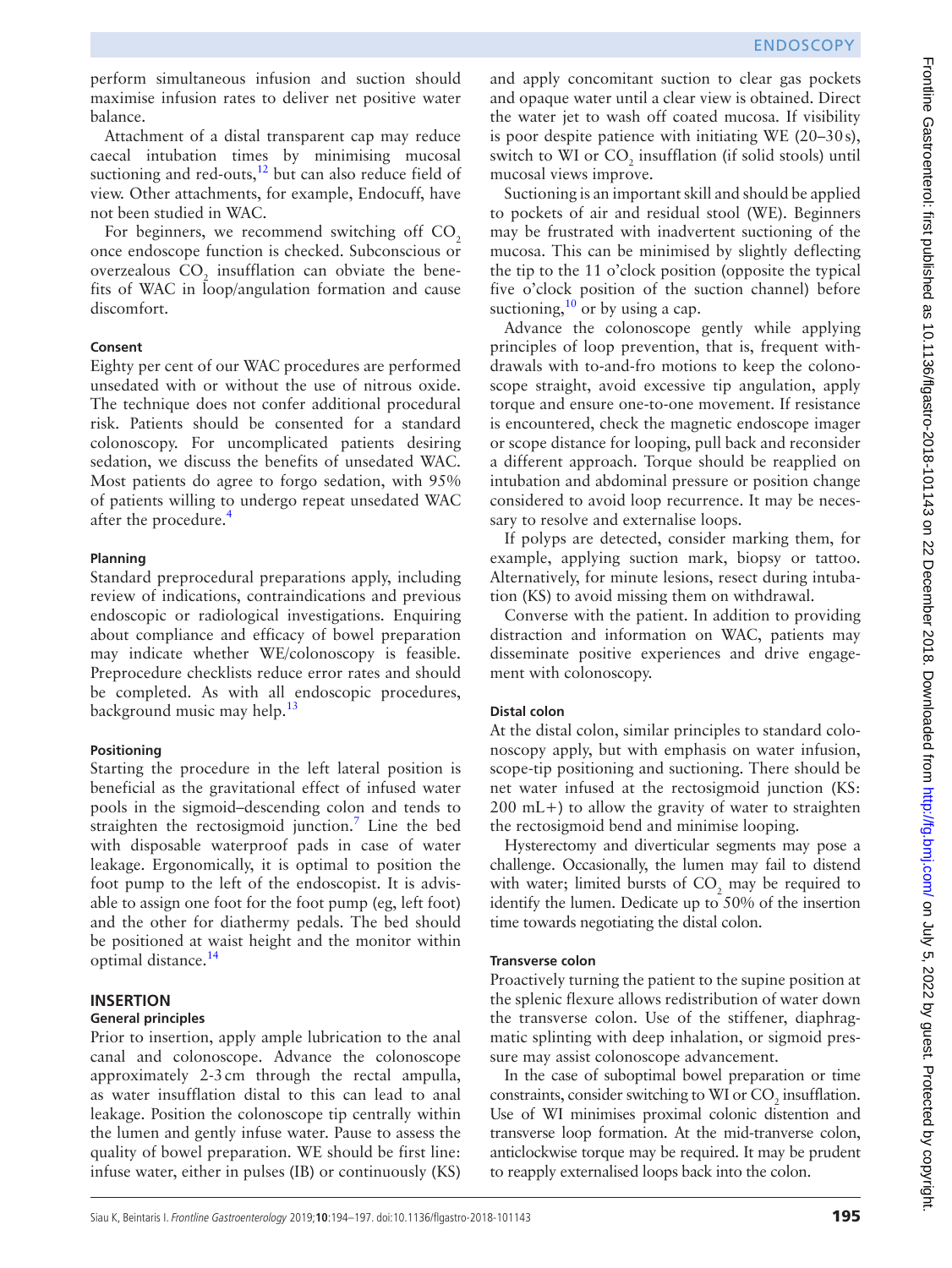#### **Proximal colon**

The textbook position for entering the hepatic flexure is the left lateral position.<sup>[15](#page-3-10)</sup> Once traversed, perform judicious WE at the caecal pole as this is a high-risk area for missed pathology. Begin suctioning; consider adding simethicone to the water bottle if bubbles persist. Identify the caecal landmarks and photodocument the appendiceal orifice, caecal pole and the ileocaecal valve.[16](#page-3-11) It is advisable to turn to the right lateral position to improve caecal views. This also facilitates terminal ileum (TI) intubation which should be performed routinely (KS). The endoscopist may be guided by the ileocaecal valve and the appendiceal 'bow-and-arrow sign'.[15](#page-3-10) Position the ileocaecal valve at nine o'clock (or six o'clock), slowly withdraw the tip back from the appendix, decompress the caecum and apply anticlockwise torque and left wheel angulation to slip into the TI. WI can accentuate the ileal villi for inspection and photodocumentation.<sup>17</sup> On exiting the TI, commence the withdrawal timer.

#### **Withdrawal**

Hyoscine (Buscopan) may improve ADR, but lacks evidence in WAC. The blind spot between the appendiceal orifice and ileocaecal valve should be inspected. Caecal retroversion increases polyp yield and should be attempted.<sup>[18](#page-3-13)</sup> At the ileocaecal valve, advance the scope, maximise angulation with both wheels before pulling back. Once the retroverted view is seen, pull back towards the hepatic flexure. With the patient in the right lateral position, re-advance the scope to the caecal pole for a second look in a different position.<sup>19</sup>

On withdrawal, ensure adherence to the  $\geq 6$  min (ideally  $\geq$ 10 min) withdrawal time.<sup>16</sup> The cleaner views afforded by WE will minimise the need for washing mucosa, allowing focus on polyp detection. $^{20}$  Nevertheless, all residual faecal coating should be washed which may uncover sessile serrated lesions.

Ensure colonic insufflation with  $CO_2$  and suctioning of contents after completing each segment. Rectal retroflexion should be performed.<sup>[18](#page-3-13)</sup>

In addition to standard components of report writing, use of the WI/WE method and the volume of fluid suctioned should be stated.

#### **Water-assisted polypectomy**

Water-assisted polypectomy (WAP) is safe and effective, $^{21}$  $^{21}$  $^{21}$  obviating the need for submucosal resection. Detailed discussion is beyond the scope of this article. WAP is especially useful for pedunculated polyps, where water can lift a polyp head over the snare and aid positioning, but also aids piecemeal procedures, allowing remnant polyp tissue to float and facilitate tissue grasping with the snare.

#### **FAILED PROCEDURES**

Several considerations may help in the case of completion failure:

- 1. Change endoscope: a paediatric colonoscope or gastroscope may allow negotiation of a fixed pelvis with adhesions.
- 2. Consider more water: enhanced gravitational effect.
- 3. Consider reinsertion in an alternate position, for example, right lateral/prone, along with using targeted external pressure as directed by the magnetic endoscope imager where available.
- 4. Optimise sedation and consider rescheduling under a more experienced endoscopist and/or propofol list.

#### **Summary**

WAC can be performed by existing colonoscopists using standard equipment but requires motivation and modification of existing technique.<sup>[20](#page-3-15)</sup> Water insufflation can hamper luminal views on intubation and requires precise suctioning technique and tip control fluency. For beginners, efforts at WE, higher rates of adenoma yield and subsequent polypectomy will impact on procedure time; this improves once compe-tency is achieved.<sup>[2](#page-2-1)</sup> A recent meta-analysis showed that WE was associated with an average additional proce-dure time of 1.8 min.<sup>[3](#page-2-2)</sup> In return, WAC can reduce loop formation and procedural discomfort, mitigate sedation-related risks, improve mucosal views and ADR, and increase overall patient satisfaction. For endoscopists who are willing to adapt their technique, WAC can be feasibly implemented to improve overall quality of colonoscopy and patient experience.

**Twitter** KS: @drkeithsiau; IB: @iosifbeintaris

**Contributors** KS conceived the article and drafted the original manuscript. IB provided critical review, ensured the validity of the described techniques and enhanced the quality of the manuscript.

**Competing interests** KS and IB have been commissioned by Springer to write a textbook on water-assisted colonoscopy. IB is a co-investigator for the UK Water Assisted Sigmoidoscopy (WASh) trial.

**Patient consent** Not required.

**Provenance and peer review** Not commissioned; externally peer reviewed.

**Open access** This is an open access article distributed in accordance with the Creative Commons Attribution Non Commercial (CC BY-NC 4.0) license, which permits others to distribute, remix, adapt, build upon this work noncommercially, and license their derivative works on different terms, provided the original work is properly cited, appropriate credit is given, any changes made indicated, and the use is noncommercial. See: [http://creativecommons.org/licenses/by-nc/4.](http://creativecommons.org/licenses/by-nc/4.0/)  $\Omega$ 

#### **References**

- <span id="page-2-0"></span>1 Fuccio L, Frazzoni L, Hassan C, *et al*. Water exchange colonoscopy increases adenoma detection rate: a systematic review with network meta-analysis of randomized controlled studies. *[Gastrointest Endosc](http://dx.doi.org/10.1016/j.gie.2018.06.028)* 2018;88:589–97.
- <span id="page-2-1"></span>2 Cadoni S, Falt P, Gallittu P, *et al*. Water exchange is the least painful colonoscope insertion technique and increases completion of unsedated colonoscopy. *[Clin Gastroenterol](http://dx.doi.org/10.1016/j.cgh.2015.04.178)  [Hepatol](http://dx.doi.org/10.1016/j.cgh.2015.04.178)* 2015;13:1972–80.
- <span id="page-2-2"></span>3 Cadoni S, Hassan C, Frazzoni L, *et al*. Impact of water exchange colonoscopy on endoscopy room efficiency: a